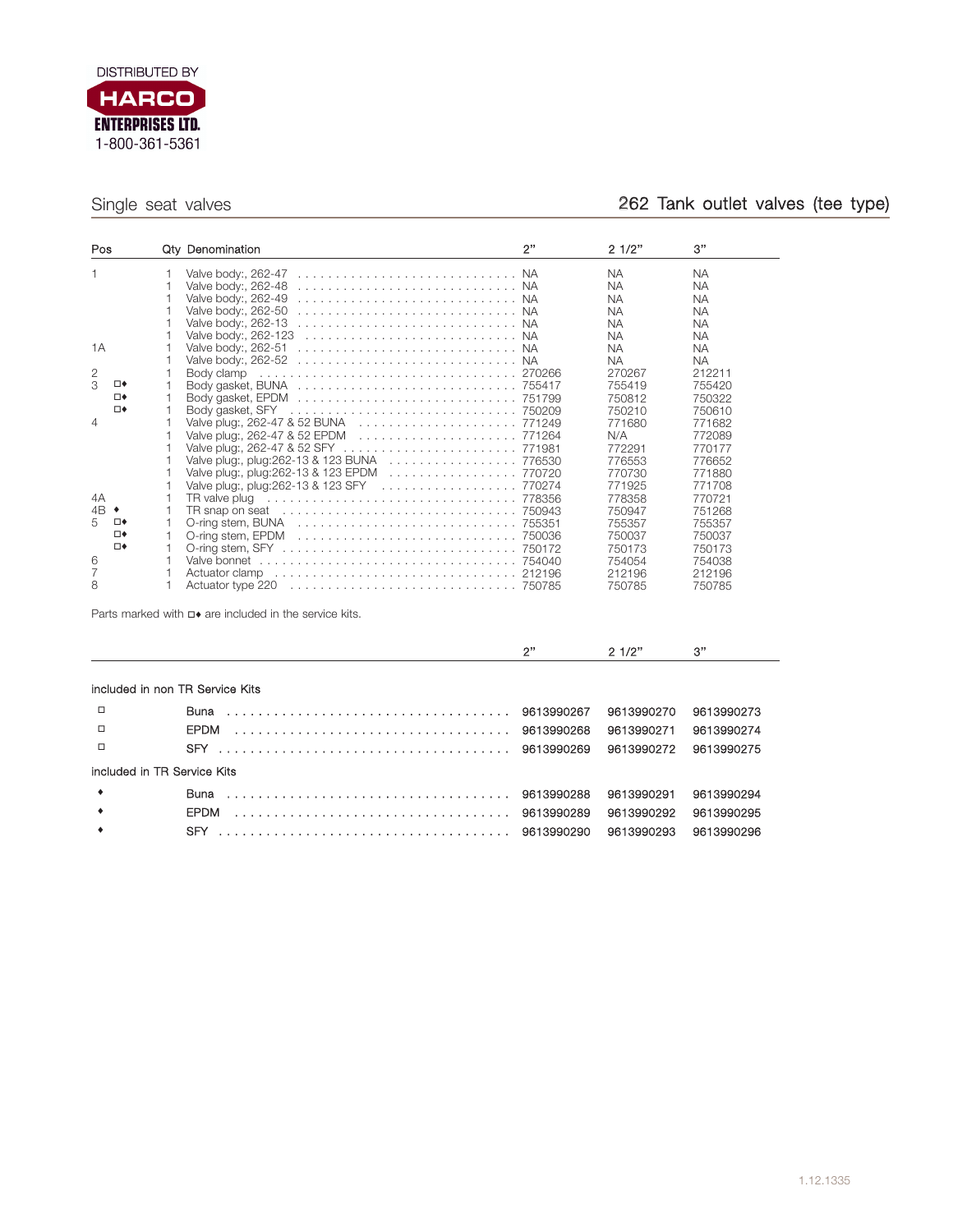

Bottom View - Looking into valve body through mounting end.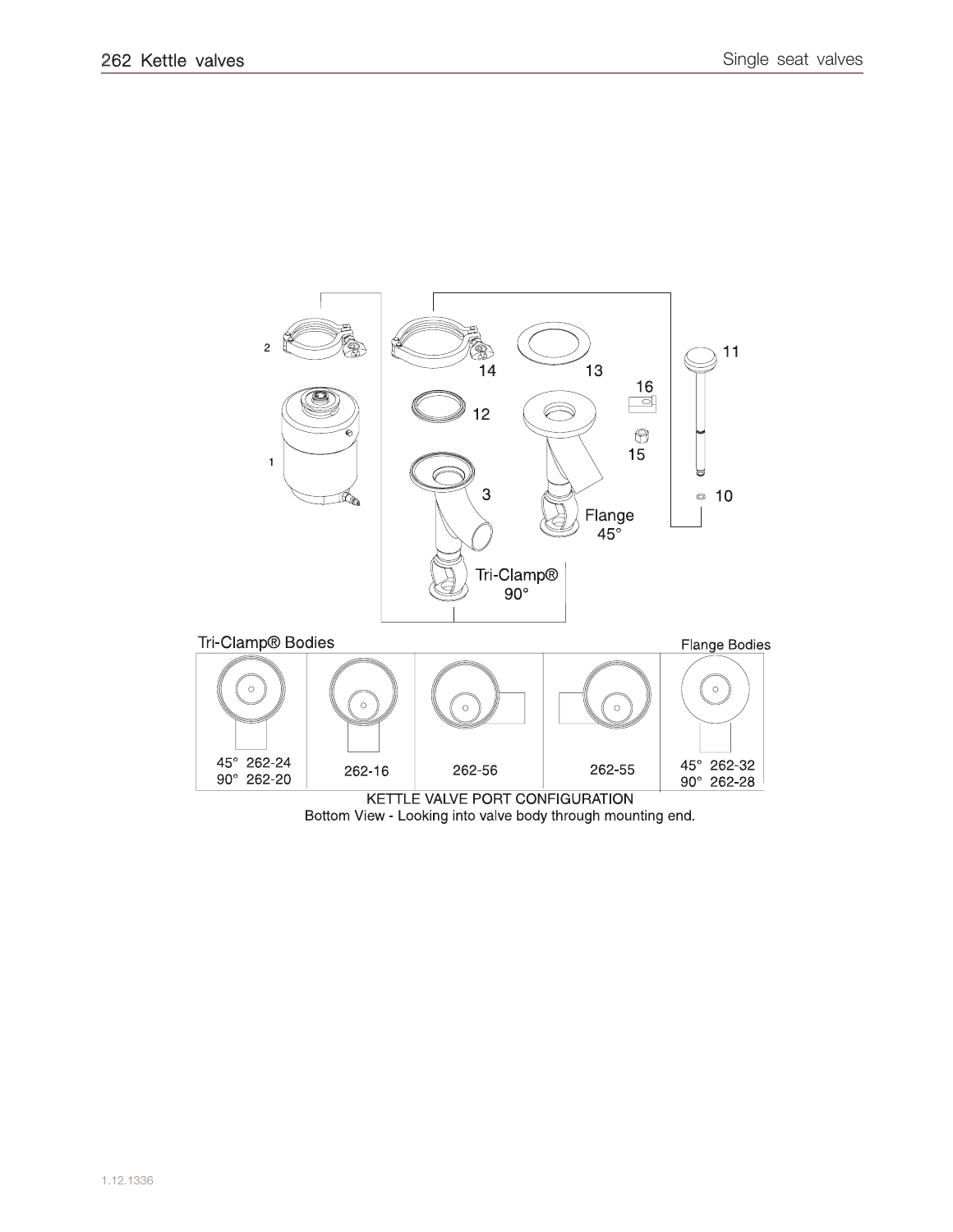| Pos                                                                                                                                                                                   |                                                                                                                                              | Qty Denomination                                                                                                                                                                                                                                                                                                                                                                                                                                                            | 2"         | 21/2"                                                                                                                                                                                                                                                                                        | 3"                                                                                                                                                                                                                                                                                                       | 4"                                                                                                                                                                                                                                                                                                      |  |
|---------------------------------------------------------------------------------------------------------------------------------------------------------------------------------------|----------------------------------------------------------------------------------------------------------------------------------------------|-----------------------------------------------------------------------------------------------------------------------------------------------------------------------------------------------------------------------------------------------------------------------------------------------------------------------------------------------------------------------------------------------------------------------------------------------------------------------------|------------|----------------------------------------------------------------------------------------------------------------------------------------------------------------------------------------------------------------------------------------------------------------------------------------------|----------------------------------------------------------------------------------------------------------------------------------------------------------------------------------------------------------------------------------------------------------------------------------------------------------|---------------------------------------------------------------------------------------------------------------------------------------------------------------------------------------------------------------------------------------------------------------------------------------------------------|--|
| 1<br>$\overline{c}$<br>3<br>4<br>5<br>6<br>$\overline{7}$<br>8<br>9<br>10 $\Box$<br>⊡◆<br>□◆<br>11<br>11A<br>$12$ $\Box$<br>$\Box$<br>□<br>13 $\square$<br>⊡◆<br>□◆<br>14<br>15<br>16 | 1<br>$\overline{1}$<br>$\overline{1}$<br>$\overline{1}$<br>1<br>$\overline{1}$<br>1<br>1<br>1<br>$\mathbf{1}$<br>$\mathbf{1}$<br>1<br>4<br>4 | Actuator<br>Actuator clamp<br>Valve body:, 262-16<br>Valve body:, 262-20a<br>Valve body:, 262-24a<br>Valve body:, 262-28a<br>Valve body:, 262-55a<br>Valve body:, 262-56a<br>O-ring stem, BUNA<br>O-ring stem, EPDM<br>Valve plug, Threaded coupler end BUNA NA<br>Valve plug, Threaded coupler end EPDM<br>. NA<br>Coupler nut<br>Body gasket, SFY<br>Body gasket, SFY for 262-28 & 32<br>. 750123<br>Body clamp for 262-16,20,24,55,56<br>. 212208<br>Nut for 262-28 & 32 |            | 750799<br>212196<br>NA.<br><b>NA</b><br>NA.<br><b>NA</b><br><b>NA</b><br><b>NA</b><br><b>NA</b><br>755357<br>750037<br>750173<br>770334<br>770085<br>772331<br><b>NA</b><br><b>NA</b><br><b>NA</b><br>755418<br>750811<br>750609<br>755423<br>750949<br>750123<br>212208<br>754288<br>755057 | 750799<br>212196<br><b>NA</b><br><b>NA</b><br><b>NA</b><br><b>NA</b><br><b>NA</b><br><b>NA</b><br><b>NA</b><br>755357<br>750037<br>750173<br>770451<br>772679<br>771801<br><b>NA</b><br><b>NA</b><br><b>NA</b><br>755421<br>750686<br>750738<br>755423<br>750949<br>750123<br>212209<br>754288<br>755057 | 750799<br>212196<br><b>NA</b><br><b>NA</b><br><b>NA</b><br><b>NA</b><br><b>NA</b><br><b>NA</b><br><b>NA</b><br>755370<br>750132<br>750077<br>770458<br>9634050278<br>770206<br>770197<br>770729<br>180440<br>755421<br>750686<br>750738<br>755423<br>9634051854<br>751443<br>212209<br>754288<br>755057 |  |
|                                                                                                                                                                                       |                                                                                                                                              |                                                                                                                                                                                                                                                                                                                                                                                                                                                                             |            |                                                                                                                                                                                                                                                                                              |                                                                                                                                                                                                                                                                                                          |                                                                                                                                                                                                                                                                                                         |  |
|                                                                                                                                                                                       |                                                                                                                                              | Parts marked with $\Box\bullet$ are included in the service kits.                                                                                                                                                                                                                                                                                                                                                                                                           |            |                                                                                                                                                                                                                                                                                              |                                                                                                                                                                                                                                                                                                          |                                                                                                                                                                                                                                                                                                         |  |
|                                                                                                                                                                                       |                                                                                                                                              |                                                                                                                                                                                                                                                                                                                                                                                                                                                                             | 2"         | 21/2"                                                                                                                                                                                                                                                                                        | 3"                                                                                                                                                                                                                                                                                                       | 4"                                                                                                                                                                                                                                                                                                      |  |
| included in Service Kits                                                                                                                                                              |                                                                                                                                              |                                                                                                                                                                                                                                                                                                                                                                                                                                                                             |            |                                                                                                                                                                                                                                                                                              |                                                                                                                                                                                                                                                                                                          |                                                                                                                                                                                                                                                                                                         |  |
| □                                                                                                                                                                                     |                                                                                                                                              | Buna                                                                                                                                                                                                                                                                                                                                                                                                                                                                        | 9613990276 | 9613990279                                                                                                                                                                                                                                                                                   | 9613990282                                                                                                                                                                                                                                                                                               | 9613990285                                                                                                                                                                                                                                                                                              |  |
| □                                                                                                                                                                                     |                                                                                                                                              | <b>EPDM</b>                                                                                                                                                                                                                                                                                                                                                                                                                                                                 | 9613990277 | 9613990280                                                                                                                                                                                                                                                                                   | 9613990283                                                                                                                                                                                                                                                                                               | 9613990286                                                                                                                                                                                                                                                                                              |  |
| □                                                                                                                                                                                     |                                                                                                                                              | SFY                                                                                                                                                                                                                                                                                                                                                                                                                                                                         | 9613990278 | 9613990281                                                                                                                                                                                                                                                                                   | 9613990284                                                                                                                                                                                                                                                                                               | 9613990287                                                                                                                                                                                                                                                                                              |  |
| included in Service Kits for 262-28 & 32                                                                                                                                              |                                                                                                                                              |                                                                                                                                                                                                                                                                                                                                                                                                                                                                             |            |                                                                                                                                                                                                                                                                                              |                                                                                                                                                                                                                                                                                                          |                                                                                                                                                                                                                                                                                                         |  |

| $\bullet$ and $\bullet$ and $\bullet$ |  |  |  |
|---------------------------------------|--|--|--|
| $\bullet$ and the set of $\bullet$    |  |  |  |
| <b>All Services</b>                   |  |  |  |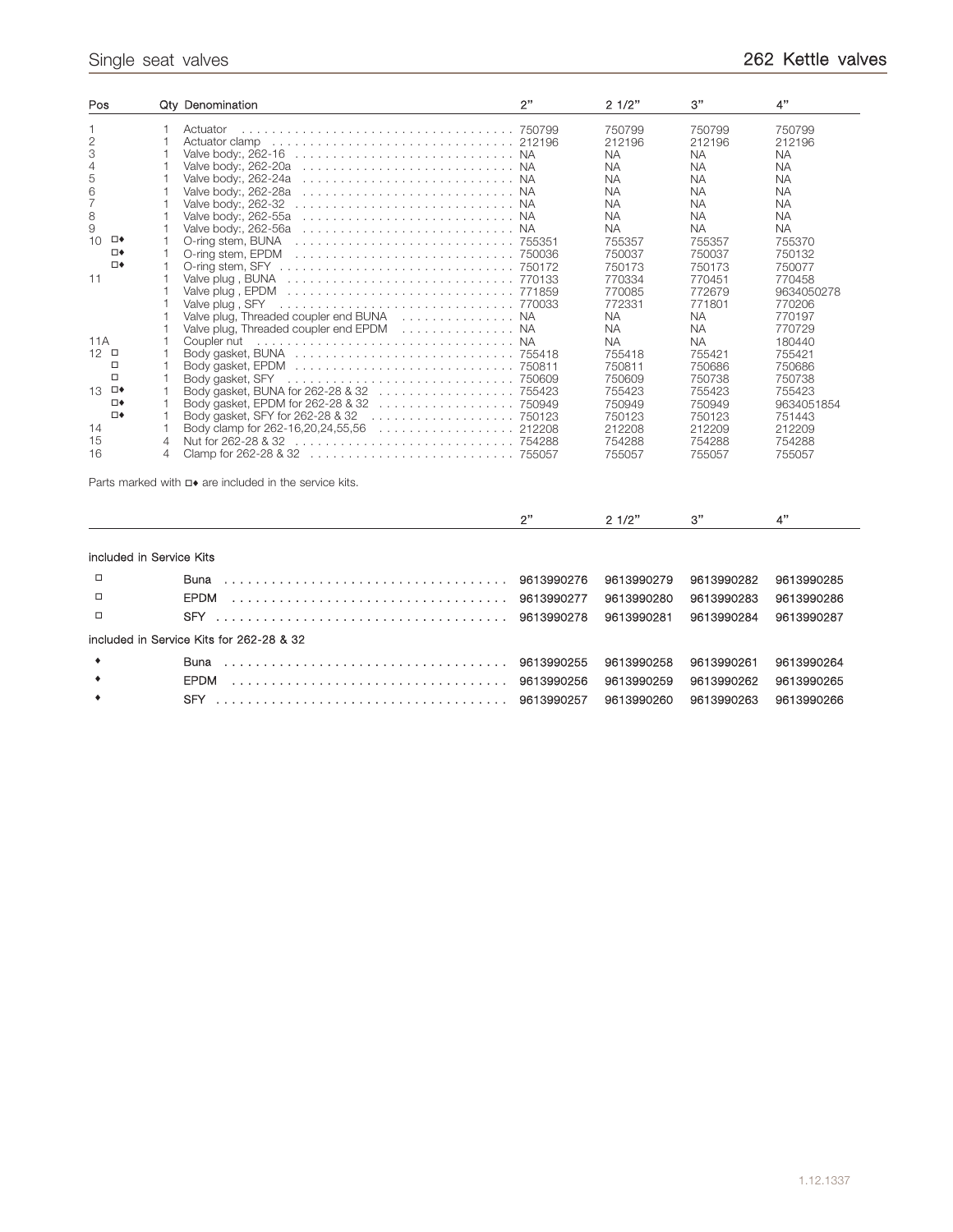

262-57, 262-58, 262-22

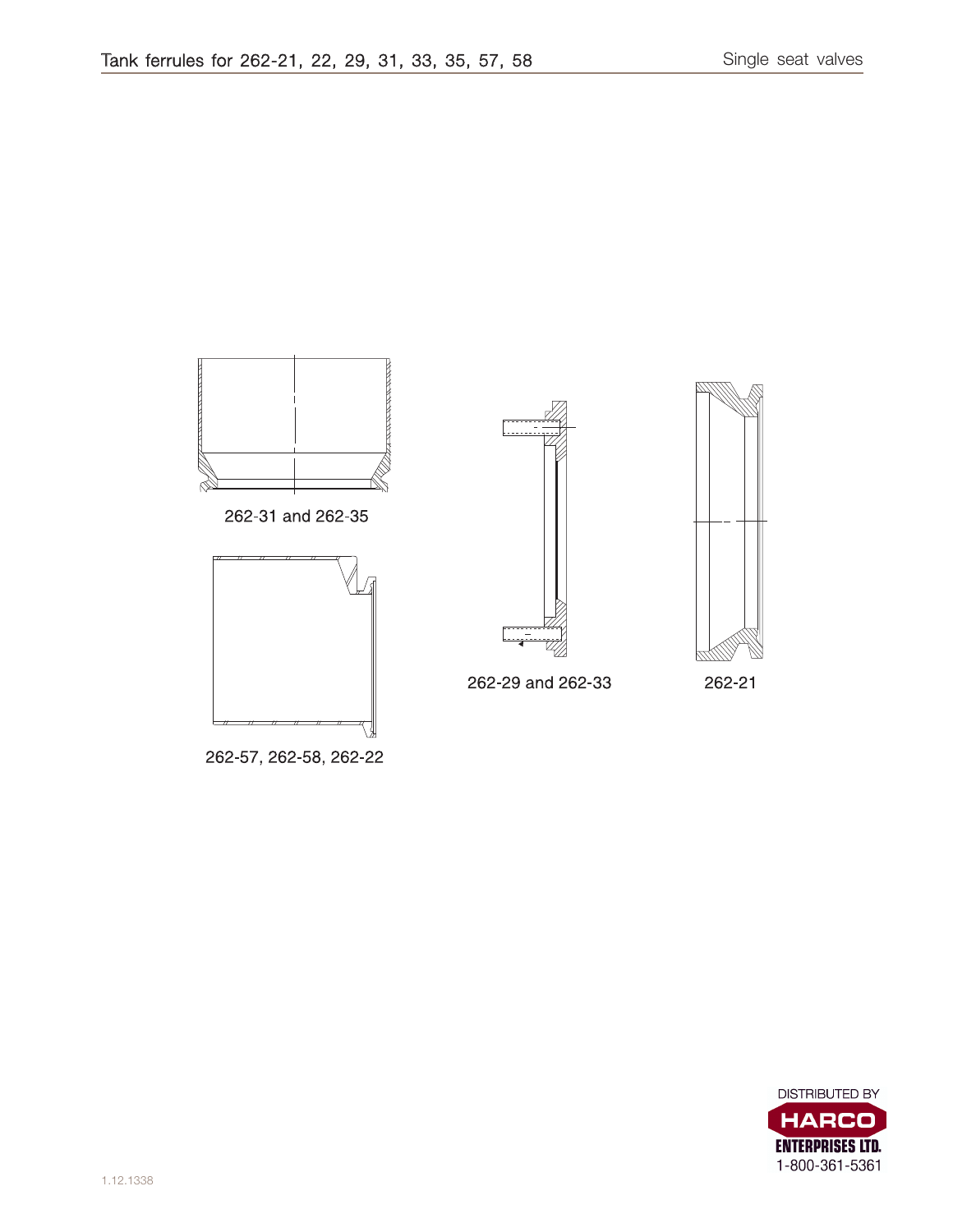| Pos | Qtv Denomination | ייפ | 21/2'  | 3"     | ת "    |
|-----|------------------|-----|--------|--------|--------|
|     |                  |     | 761580 | 760938 | 760938 |
|     |                  |     | 762284 | 760948 | 760948 |
|     |                  |     | 760766 | 760766 | 760837 |
|     |                  |     | 760928 | 760345 | 760345 |
|     |                  |     | 760766 | 760766 | 760837 |
|     |                  |     | 760928 | 760345 | 760345 |
|     |                  |     | 762284 | 760948 | 760948 |
|     |                  |     | 762284 | 760948 | 760948 |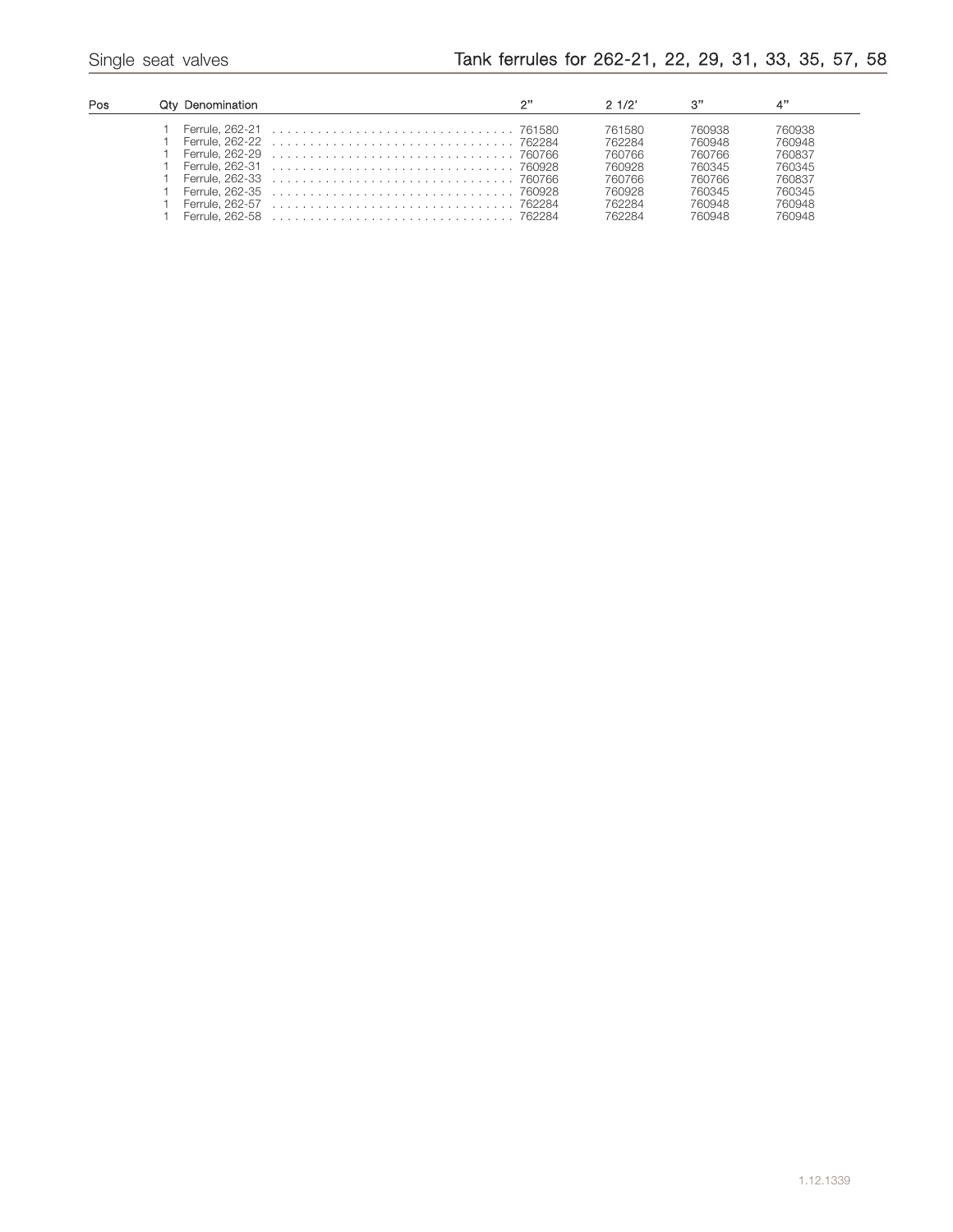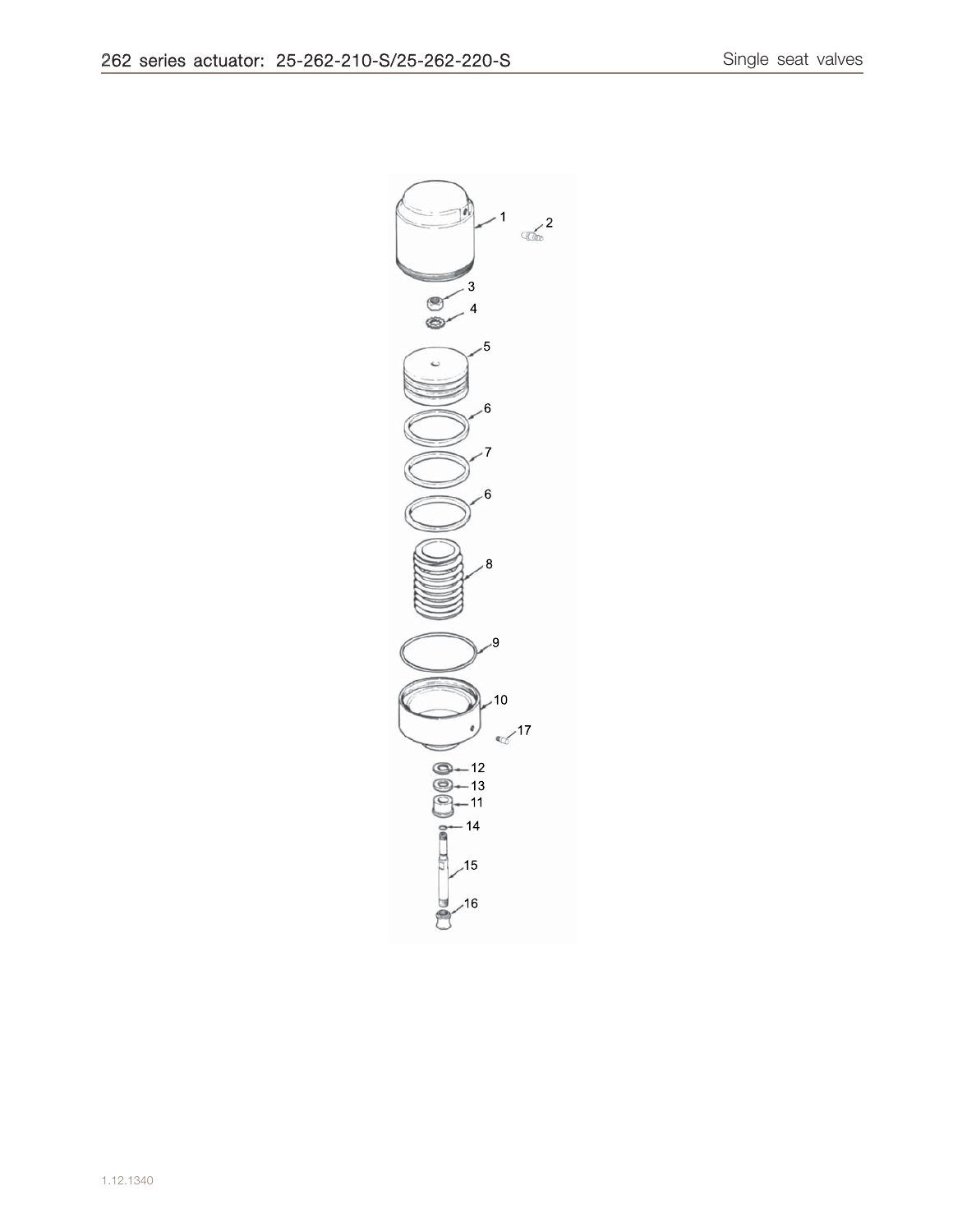| Pos            |   | <b>Qtv</b> Denomination |
|----------------|---|-------------------------|
|                |   |                         |
| $\overline{2}$ |   |                         |
| 3              |   |                         |
|                | п | Lockwasher  189971      |
| 5              |   | Piston                  |
| 6              | □ |                         |
|                | □ |                         |
| 8              |   |                         |
| 9              | □ | O-rina                  |
| 10             |   | Bonnet                  |
|                |   | <b>Bushing</b>          |
| 12             | □ |                         |
| 13             |   |                         |
| 14             | □ | O-rina                  |
| 15             |   |                         |
| 16             |   | Coupler                 |
|                |   |                         |

Parts marked with  $\Box$  are included in the service kits.

a Service kit . . . . . . . . . . . . . . . . . . . . . . . . . . . . . . . . . 9613990037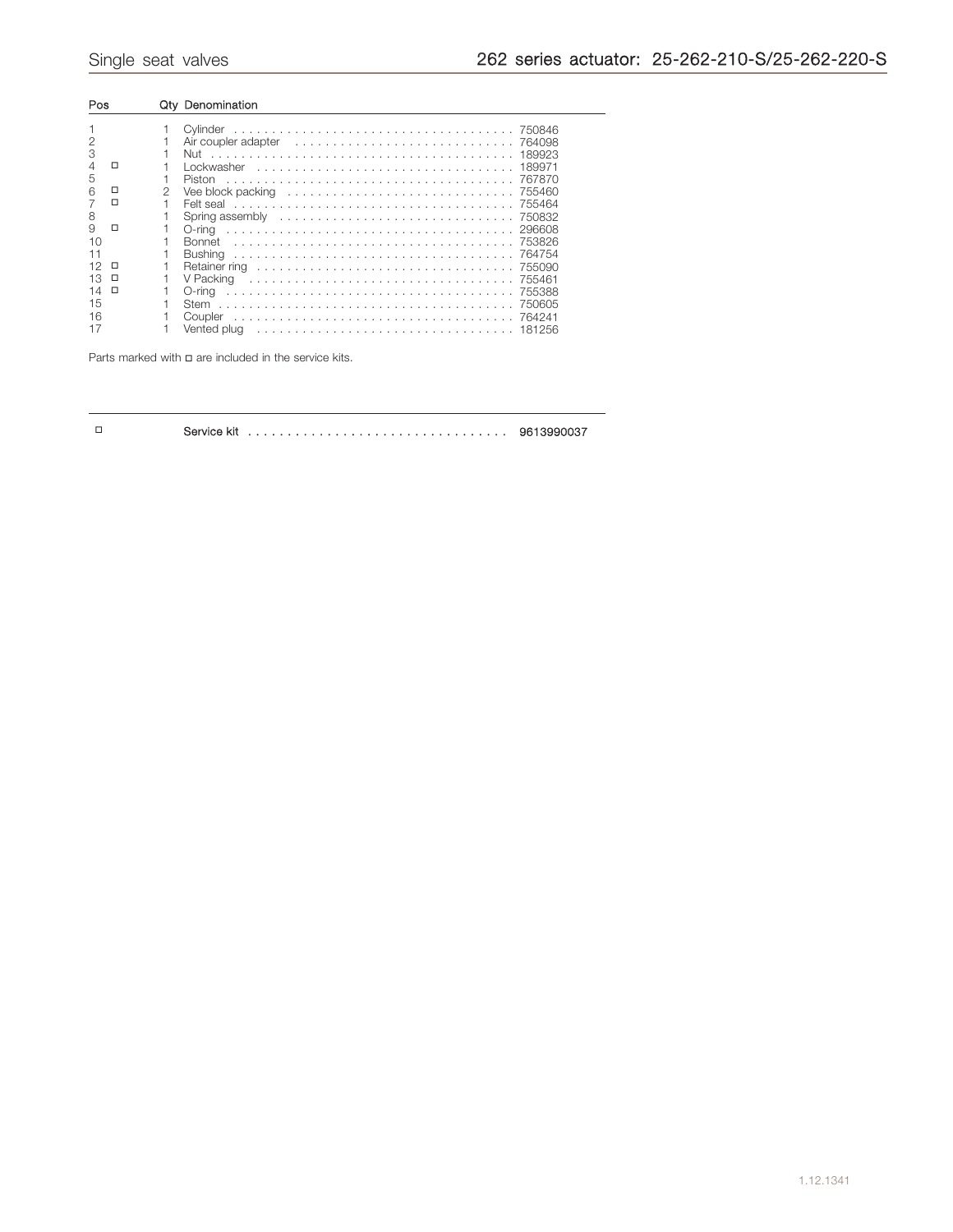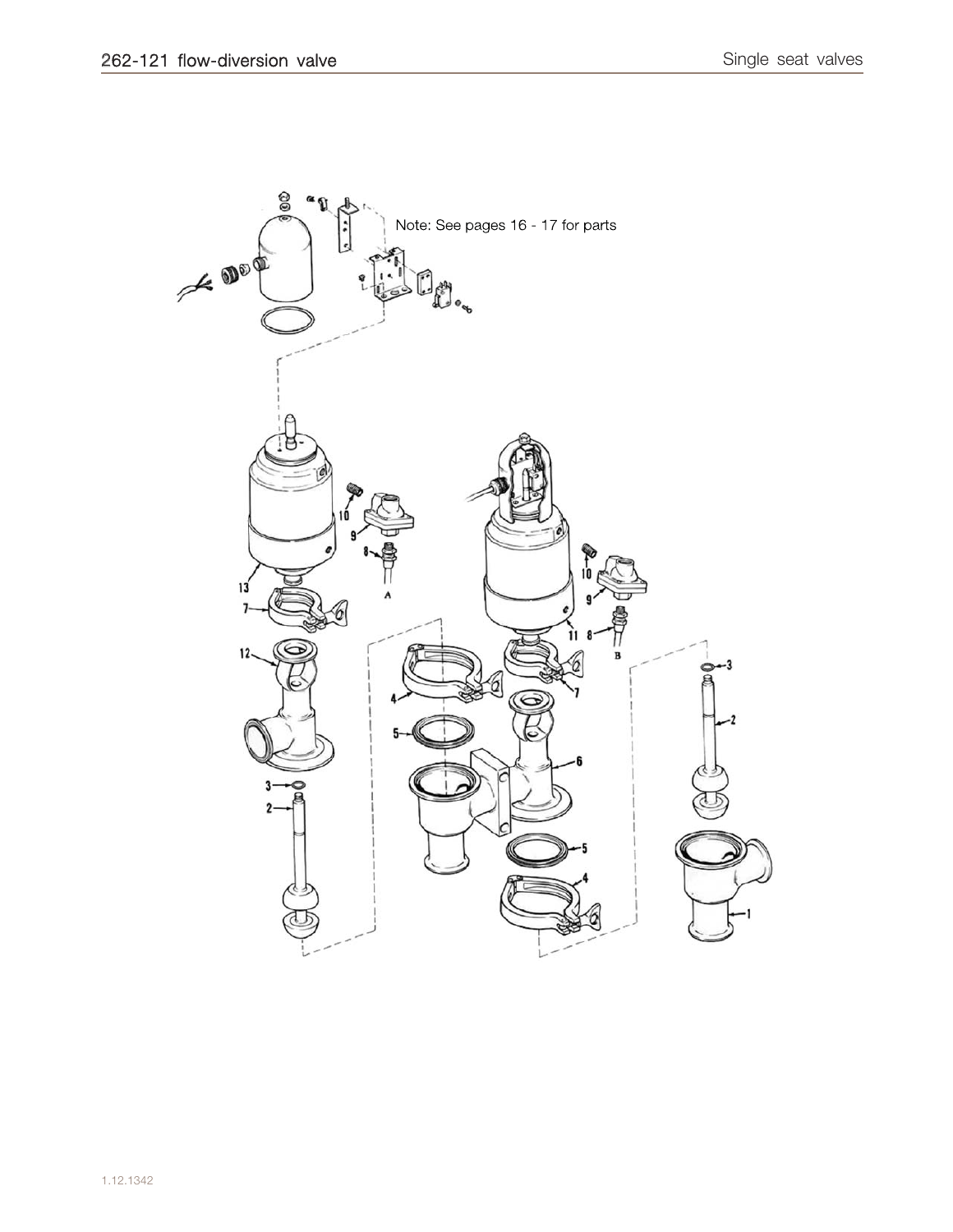| Pos            |                                                            | <b>Qty Denomination</b>                                                         | $1\frac{1}{2}$ | 2"        | 21/2"     | 3"        | ЗH        |  |  |  |
|----------------|------------------------------------------------------------|---------------------------------------------------------------------------------|----------------|-----------|-----------|-----------|-----------|--|--|--|
|                |                                                            | Lower body-divert Valve                                                         | <b>NA</b>      | NA.       | NA.       | <b>NA</b> | <b>NA</b> |  |  |  |
| $\overline{2}$ | 2                                                          | Valve plug, EPDM<br>. The second contract is a second contract of $\mathcal{L}$ | 771372         | 770607    | 771912    | 770639    | 770639    |  |  |  |
|                | 2                                                          |                                                                                 | 772035         | 771755    | 771311    | 771815    | 771815    |  |  |  |
|                | 2                                                          |                                                                                 | 770602         | 770597    | 770600    | 770625    | 770625    |  |  |  |
| 3<br>□         | 2                                                          |                                                                                 | 755351         | 755351    | 755357    | 755357    | 755357    |  |  |  |
| □              | 2                                                          |                                                                                 | 750036         | 750036    | 750037    | 750037    | 750037    |  |  |  |
| $\Box$         | $\overline{c}$                                             |                                                                                 | 750172         | 750172    | 750173    | 750173    | 750173    |  |  |  |
| 4              | $\overline{c}$                                             |                                                                                 | 212198         | 270266    | 270267    | 212211    | 212211    |  |  |  |
| 5<br>$\Box$    | $\overline{2}$                                             | Gasket-body, BUNA                                                               | 755416         | 755417    | 755419    | 755420    | 755420    |  |  |  |
| □              | 2                                                          | Gasket-body, EPDM                                                               | 750062         | 751799    | 750812    | 750322    | 750322    |  |  |  |
| $\Box$         | 2                                                          | Gasket-body, SFY                                                                | 750497         | 750209    | 750210    | 750210    | 750210    |  |  |  |
| 6              |                                                            | Body assembly-valve                                                             | <b>NA</b>      | <b>NA</b> | <b>NA</b> | <b>NA</b> | <b>NA</b> |  |  |  |
|                | 2                                                          |                                                                                 | 212196         | 212196    | 212196    | 212196    | 212196    |  |  |  |
| 8              | 2                                                          | Connector-hose                                                                  | 764027         | 764027    | 764027    | 764027    | 764027    |  |  |  |
| 9              | 2                                                          | Quick exhaust valve                                                             | 762365         | 762365    | 762365    | 762365    | 762365    |  |  |  |
| 10             | $\overline{2}$                                             | Nipple-pipe                                                                     | 360583         | 360583    | 360583    | 360583    | 360583    |  |  |  |
| 11             | 2                                                          | Actuator-complete                                                               | 751053         | 751053    | 750794    | 751054    | 751055    |  |  |  |
| 12             |                                                            |                                                                                 | <b>NA</b>      | <b>NA</b> | <b>NA</b> | <b>NA</b> | <b>NA</b> |  |  |  |
| 13             |                                                            | Actuator-complete                                                               | 751053         | 751053    | 750794    | 751054    | 751055    |  |  |  |
| 35             |                                                            | Air filter                                                                      | <b>NA</b>      | <b>NA</b> | <b>NA</b> | <b>NA</b> | <b>NA</b> |  |  |  |
| 36             |                                                            | Control panel, 115V                                                             | <b>NA</b>      | <b>NA</b> | <b>NA</b> | <b>NA</b> | <b>NA</b> |  |  |  |
|                |                                                            |                                                                                 | <b>NA</b>      | <b>NA</b> | <b>NA</b> | <b>NA</b> | <b>NA</b> |  |  |  |
| 37             | 2                                                          | Hose $(10'$ long) $\dots \dots \dots \dots \dots \dots \dots$                   | <b>NA</b>      | <b>NA</b> | <b>NA</b> | <b>NA</b> | <b>NA</b> |  |  |  |
| 38             |                                                            |                                                                                 | <b>NA</b>      | <b>NA</b> | <b>NA</b> | <b>NA</b> | <b>NA</b> |  |  |  |
|                | Parts marked with $\Box$ are included in the service kits. |                                                                                 |                |           |           |           |           |  |  |  |

|        | 11/2" | 2 <sup>n</sup> | 2 1/2"<br>$\mathbf{S}^{n}$ |  |
|--------|-------|----------------|----------------------------|--|
|        |       |                |                            |  |
| $\Box$ |       |                |                            |  |
|        |       |                |                            |  |

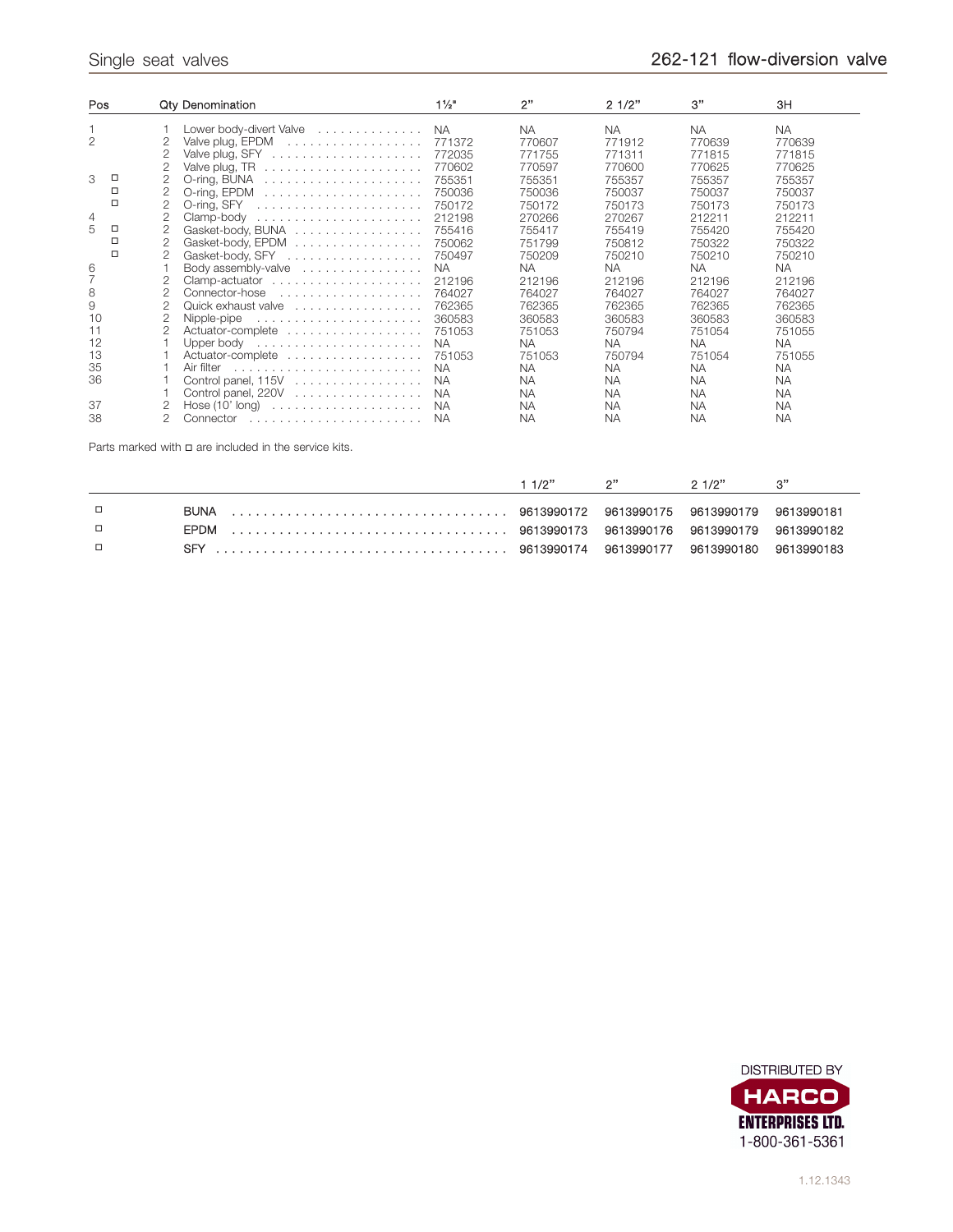$$
\text{Cov} = \text{Cov} = \text{Cov} \left( \text{Cov} \right)
$$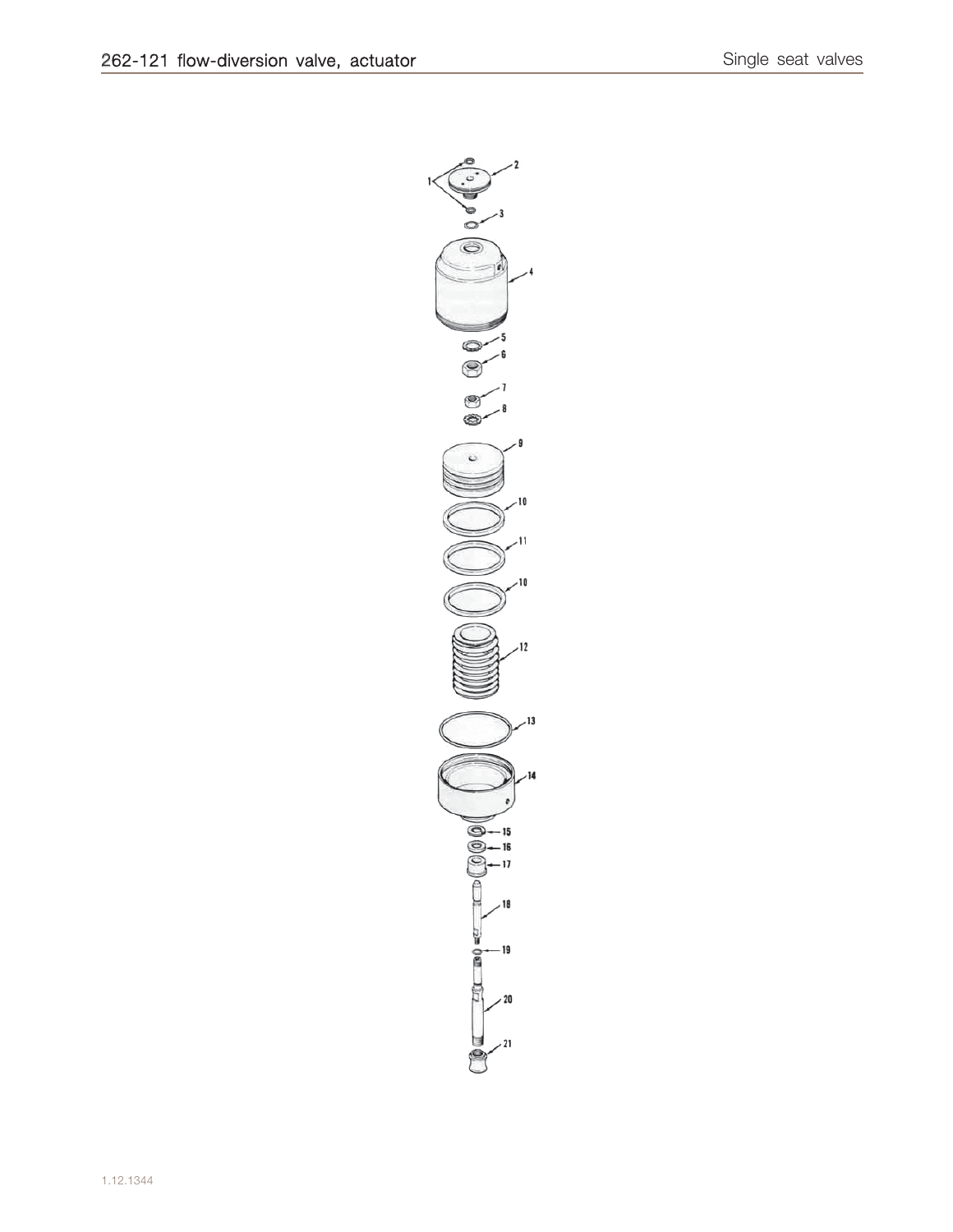| Pos |        | <b>Qty Denomination</b>         | 2" | 21/2"  | 3"     | ЗH     |
|-----|--------|---------------------------------|----|--------|--------|--------|
|     | $\Box$ |                                 |    | 755388 | 755388 | 755388 |
| 2   |        | Base plate                      |    | 759592 | 759592 | 759592 |
| З   | $\Box$ |                                 |    | 755531 | 755531 | 755531 |
|     |        |                                 |    | 750830 | 750830 | 750830 |
| 5   |        |                                 |    | 754869 | 754869 | 754869 |
| 6   |        | Nut-base plate                  |    | 754338 | 754338 | 754338 |
|     |        |                                 |    | 189923 | 189923 | 189923 |
| 8   |        |                                 |    | 189971 | 189971 | 189971 |
| 9   |        |                                 |    | 759405 | 759405 | 759405 |
| 10  | □      |                                 |    | 755460 | 755460 | 755460 |
|     | $\Box$ | Felt seal                       |    | 755464 | 755464 | 755464 |
| 12  |        |                                 |    | 750797 | 750796 | 750796 |
|     |        | Spring assembly (small 3H only) |    |        |        | 750803 |
| 13  | $\Box$ |                                 |    | 296608 | 296608 | 296608 |
| 14  |        |                                 |    | 753796 | 753796 | 759407 |
| 15  | □      |                                 |    | 755090 | 755090 | 755090 |
| 16  | $\Box$ |                                 |    | 755461 | 755461 | 755461 |
| 17  |        |                                 |    | 764754 | 764754 | 764754 |
| 18  |        |                                 |    | 750327 | 750327 | 750327 |
| 19  | $\Box$ |                                 |    | 755388 | 755388 | 755388 |
| 20  |        | Stem-actuator                   |    | 750324 | 750324 | 750324 |
| 21  |        | Coupler                         |    | 764241 | 764241 | 764241 |
| 22  |        |                                 |    | 181256 | 181256 | 181256 |

Parts marked with  $\Box$  are included in the service kits.

a Service kit . . . . . . . . . . . . . . . . . . . . . . . . . . . . . . . . . 9613990171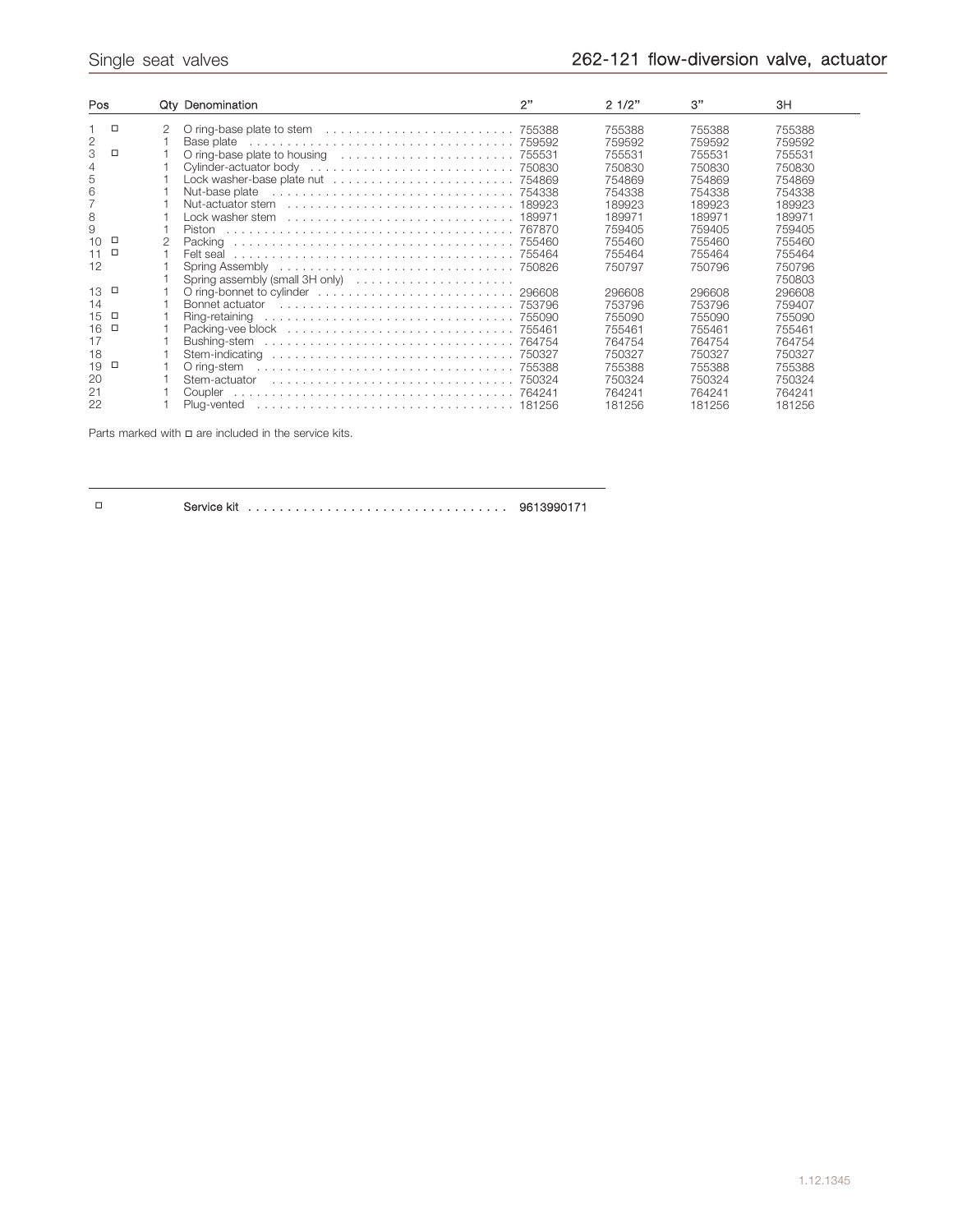